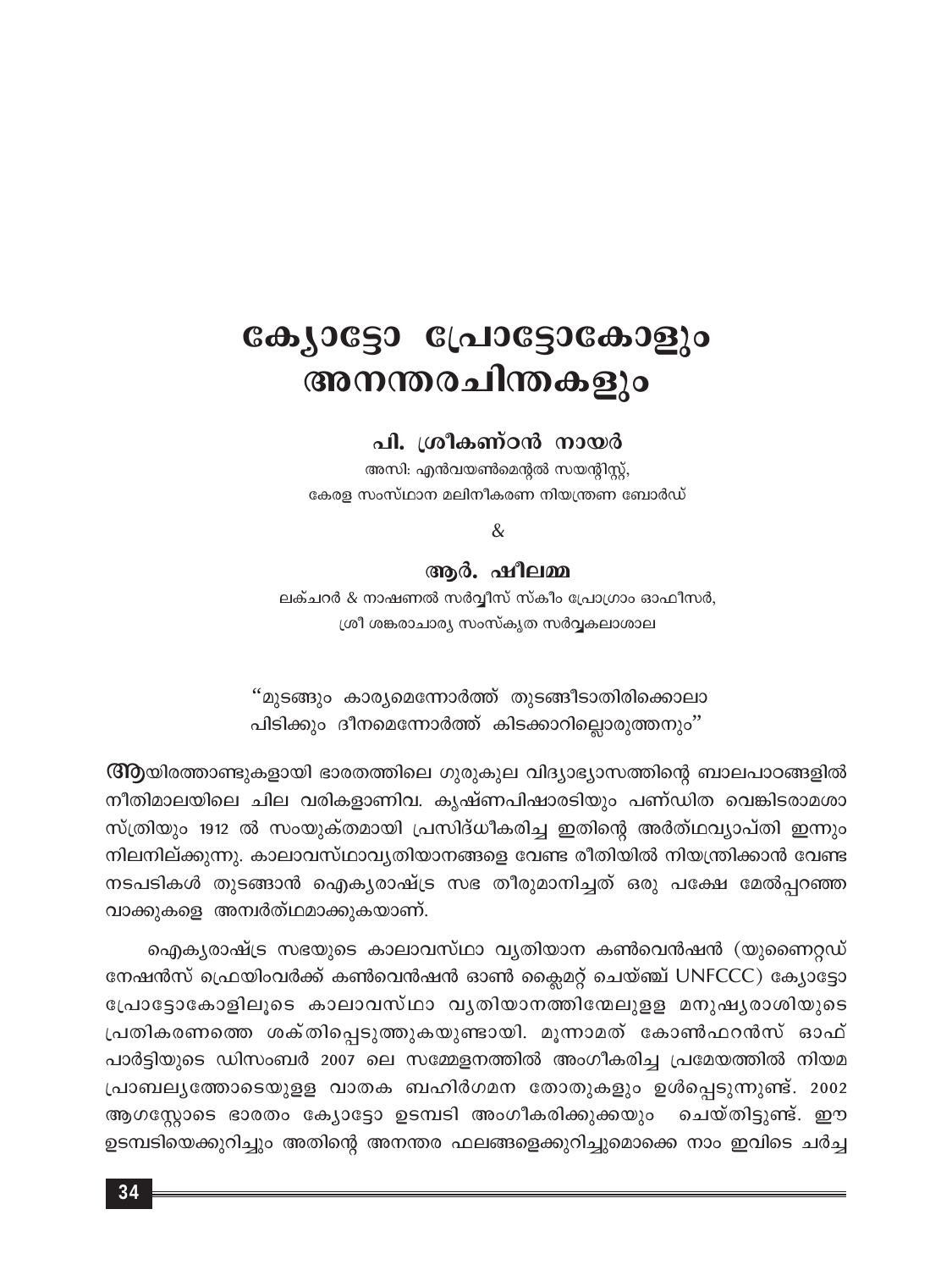ചെയ്യുമ്പോൾ എന്താണ് ഈ ഉടമ്പടി, ഇതിന്റെ പിന്നിലെ ചരിത്രമെന്ത് എന്ന് തുടങ്ങി പല കാര്യവും വിശദമാക്കേണ്ടതുള്ളതുകൊണ്ട് ഇവയോരോന്നും സവിസ്തരം ചർച്ച ചെയ്യുന്നത് ഉചിതമായിരിക്കും.

#### എന്താണ് ക്യോട്ടോ പ്രോട്ടോകോൾ ?

ക്യോട്ടോ പ്രോട്ടോകോൾ അഥവാ ഐക്യരാഷ്ട്ര സഭയുടെ കാലാവസ്ഥാ വ്യതി യാനത്തിന്മേലുള്ള കൺവെൻഷന്റെ (UNFCCC) ചട്ടക്കൂടിനകത്ത് ഒരു അന്താരാഷ്ട്ര ഉട മ്പടിയാണ്. യഥാർത്ഥത്തിൽ ഇത് UNFCC യുടെ ഒരു ഭേദഗതിയാണ്. ഈ ഉടമ്പടി അംഗീകരിക്കുന്ന രാഷ്ട്രങ്ങൾ അവരുടെ കാർബൺ ഡയോകൈ്സൈഡും മറ്റ് അഞ്ച് ഹരിതഗൃഹ വാതകങ്ങളുടെ ഉല്പാദനം കുറയ്ക്കുകയോ ഉല്പാദനം നിലനിറുത്തുകയോ, വർദ്ധിപ്പിക്കുകയോ ചെയ്യുന്ന പക്ഷം ഇവയുടെ ഉല്പാദന ക്രയ വിക്രയങ്ങളിൽ ഏർപ്പെടാമെന്ന് അന്താരാഷ്ട്ര സമൂഹത്തിൻ ഉറപ്പു തരുന്നു. നമ്മുടെ കാലാവസ്ഥാ പ്രതിഭാസങ്ങളിൽ അപകടപരമായ ഇടപെടലുകൾ മാനുഷിക പ്രവർത്തികളാൽ ഉണ്ടാകാനിടയുളളത് തടയുന്നതിന് വേണ്ടി ഹരിതഗൃഹവാതകങ്ങളുടെ അന്തരീക്ഷത്തിലുളള അളവ് ഒരു നിശ്ചിത തോതിലാക്കി നിലനിറുത്തക എന്നതാണ് ഇതിന്റെ ഉദ്ദേശ്യ ലക്ഷ്യം. 1997 ഡിസംബറിൽ ജപ്പാനിലെ ക്യോട്ടോയിൽ വച്ച് ഉരുത്തിരിഞ്ഞ ഈ ഉടമ്പടി 1996 മാർച്ച് 10ന് ഒപ്പു ശേഖരണത്തിനായി ആരംഭിച്ച് 1999 മാർച്ച് 15ന് അവസാനിക്കുകയും ചെയ്തു. 2005 ഫെബ്രുവരി 16ന് നിലവിൽ വന്ന ഈ ഉടമ്പടി 2002 ആഗസ്റ്റിൽ തന്നെ ഭാരതം അംഗീകരിച്ചിട്ടുണ്ട്. അമേരിക്കൻ ഐക്യനാടു കളും ആസ്ട്രേലിയയും ഈ ഉടമ്പടി അംഗീകരിക്കുകയോ വിട്ടു നിൽക്കുകയോ ചെയ്യുന്നില്ല എന്നതും ഈ അവസരത്തിൽ അറിഞ്ഞിരിക്കേണ്ടതാണ്. അതോടൊപ്പം തന്നെ ജി- 8 രാഷ്ട്രങ്ങളുടെ 2005 ജൂണിൽ ചേർന്ന സമ്മേളനത്തിൽ ഭാരതത്തിലെ പ്രധാനമന്ത്രി ഡോ. മൻമോഹൻ സിംഗ് വികസ്വര രാഷ്ട്രങ്ങളുടെ ഹരിതഗൃഹ വാതകങ്ങളുടെ പ്രതിശീർഷ ഉൽപാദന നിരക്ക് വികസിത രാഷ്ട്രങ്ങളുടേതുമായി തട്ടിച്ചു നോക്കുമ്പോൾ വളരെ ചെറിയ ഒരു അംശം മാത്രമാണെന്ന് ചൂണ്ടിക്കാട്ടുകയുണ്ടായി. എന്നിരുന്നാലും പൊതു തത്വത്തിൽ ഉറച്ചു നിന്നു കൊണ്ടും വേർതിരിക്കപ്പെട്ട ഉത്തരവാദിത്വത്തിൽ ചുവടുറപ്പിച്ചു കൊണ്ടും വളരെയേറെ നാളായി അന്തരീക്ഷത്തിലേക്കു ധാരാളമായി ഉൽപാദിപ്പിച്ചു വിട്ടിരിക്കുന്ന കാർബൺ വാതകങ്ങളുടെ ഉല്പാദനം നിയന്ത്രിക്കേണ്ട പ്രധാന ചുമതല വികസിത രാജ്യങ്ങൾക്കാണെന്നും അദ്ദേഹം അറിയിക്കുകയുണ്ടായി. നേരെ മറിച്ച്, അധികരിക്കപ്പെട്ട തീവ്ര വ്യാവസായിക പുരോഗതിയും സാമ്പത്തിക വളർച്ചയും കണക്കിലെടുക്കുമ്പോൾ ഇന്ത്യയും അതോടൊപ്പം ചൈനയും ആണ് ഹരിതഗൃഹവാതകങ്ങളുടെ പ്രധാന ഉല്പാദകർ എന്ന് അമേരിക്കൻ ഐ കൃനാടുകൾ മറ്റു പാശ്ചാതൃരാജൃങ്ങളുമായി ചേർന്ന് അഭിപ്രായപ്പെടുകയുണ്ടായി. അതിനാൽ ക്യോട്ടോയുടെ അനന്തര ഫലത്തെക്കുറിച്ചു ചിന്തിക്കുമ്പോൾ ഇവയെല്ലാം നാം കണക്കിലെടുക്കേണ്ടതുണ്ട്.

### ക്യോട്ടോ പ്രോട്ടോക്കോളിലെ ഘടകങ്ങൾ എന്തെല്ലാം?

ഈ ഉടമ്പടി അംഗീകരിക്കുന്ന രാഷ്ട്രങ്ങൾ കാർബൺ ഡൈ ഓക്സൈഡിനെ കൂടാതെ മീഥൈൻ, നൈട്രസ് ഓക്സൈഡ്, ഹൈഡ്രോ ഫ്ളൂറോ കാർബണുകൾ, പെർ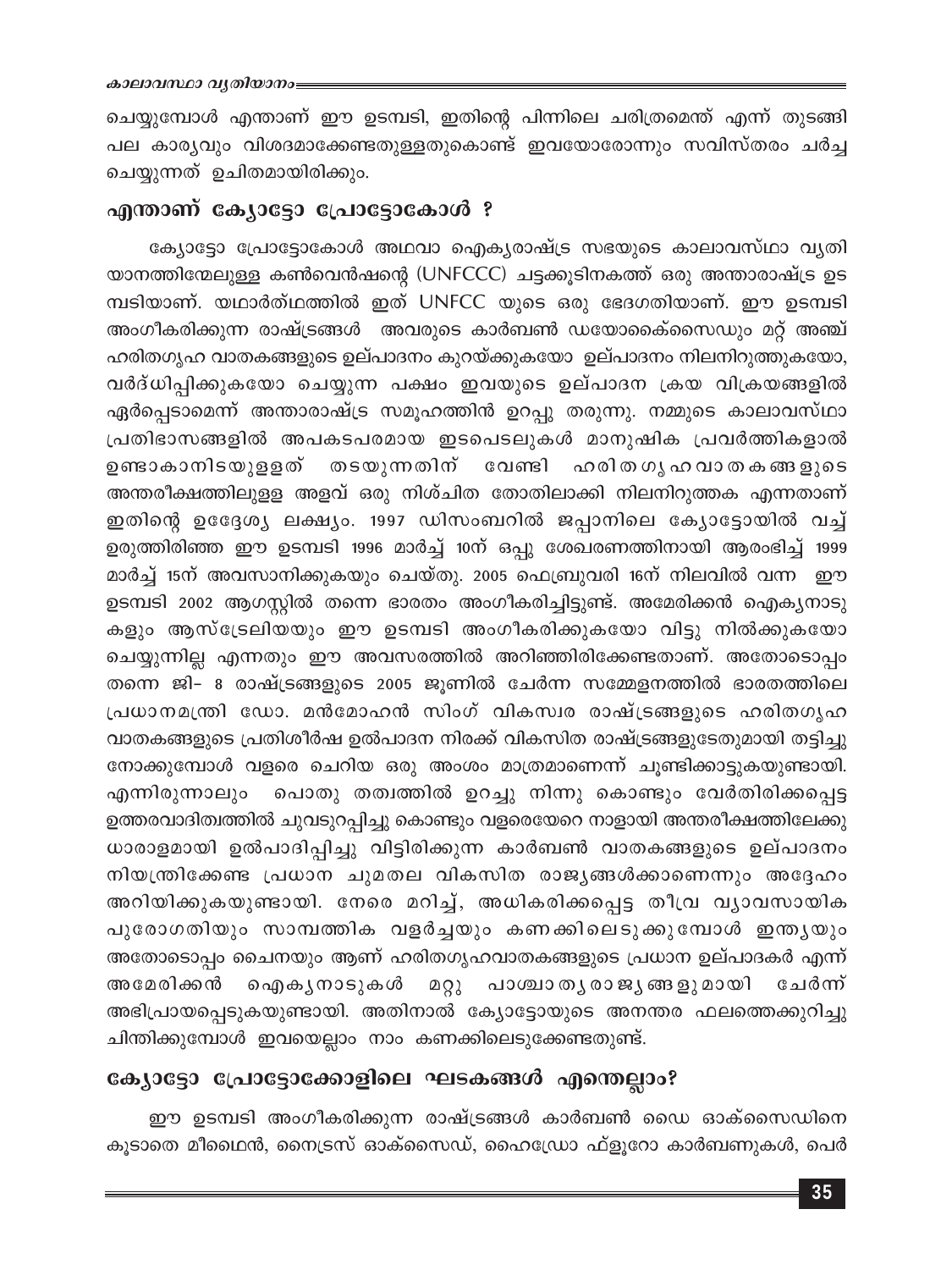≡കാലാവസ്ഥാ വൃതിയാനം

ഫ്ളൂറോ കാർബണുകൾ, സൾഫർ ഹെക്സാ ഫ്ളൂറൈഡ് എന്നിവയുടെ അന്തരീക്ഷ ത്തിലേക്കുള്ള പുറന്തള്ളൽ കുറയ്ക്കാൻ ബാദ്ധ്യതപ്പെട്ടിരിക്കുന്നു. 2012-ഓടെ 1990 ലെ ഉല്പാദനത്തിന്റെ 5.2% കുറവ് വരുത്തണമെന്നതാണ് ലക്ഷ്യനിർദ്ദേശം. ഈ ഉടമ്പടിയിൽ പങ്കാളികളായിട്ടുള്ള രാഷ്ട്രങ്ങൾക്ക് നിശ്ചിത അളവിനപ്പുറം ഉല്പാദനമാകുന്നപക്ഷം ലക്ഷ്യം നേടിക്കഴിഞ്ഞിട്ടുള്ള പങ്കാളി രാഷ്ട്രങ്ങളുമായി കാർബൺ ക്രയവിക്രയം നടത്താനും ഈ ഉടമ്പടിയിൽ നിർദ്ദേശമുണ്ട്.

# കാലാവസ്ഥാ വൃതിയാനത്തെക്കുറിച്ച് ഉൽക്കണ്ഠ എന്തിന്?

കാലാവസ്ഥാ വ്യതിയാനത്തിന്മേലുള്ള ഉൽക്കണ്ഠയാണല്ലോ ഇവിടെ പ്രധാനമായും നിഴലിക്കുന്നത്? അപ്പോൾ ലോകരാഷ്ട്രങ്ങളെല്ലാം ഒരേ സ്വരത്തിൽ ചിന്തിച്ച് ഒരേ രീതി യിലുള്ള നടപടികൾക്ക് തയ്യാറാകുമോ ഇല്ലയോ ഇല്ലെങ്കിൽ നമുക്കെന്താ എന്നൊക്കെ യാവാം ചിന്തകൾ. അപ്പോൾ ഒരു അന്താരാഷ്ട്ര ഉടമ്പടിയുടെ ഫലപ്രാപ്തിയെക്കുറിച്ച് ആശങ്കയുണ്ടാകുക തികച്ചും സ്വാഭാവികമാണല്ലോ? ഇത്തരം ആശങ്കയ്ക്ക് അടിസ്ഥാന മുണ്ടോ ഉണ്ടെങ്കിൽ എന്താണതിന് കാരണം എന്നൊക്കെ വിശകലനം ചെയ്തശേഷമാകാം ഈ ഉടമ്പടിയുടെ അനന്തരചിന്തകളിലേക്കുള്ള ചർച്ചകൾ. ആയതിനാൽ നമുക്ക് അൽപം അടിസ്ഥാന വിഷയങ്ങളിലേക്ക് ശ്രദ്ധ തിരിക്കാം.

#### എന്താണ് ആഗോള താപനം?

മനുഷ്യന്റെ അനിയന്ത്രിത പ്രവർത്തനങ്ങളാൽ ഭൂമണ്ഡലത്തിന്റെ ശരാശരി ഊഷ്മാവ് ഉയരുന്ന പ്രവണതയെയാണ് ആഗോള താപനം കൊണ്ട് വിവക്ഷിക്കുന്നത്. ചരിത്രാതീത കാലം മുതൽ ആനുകാലികം വരെയുള്ള കടലിലെയും കരയിലെയും ഊഷ്മാവ് അളന്നു തിട്ടപ്പെടുത്തുകയും ഉപഗ്രഹങ്ങളിലൂടെ ലഭ്യമായിട്ടുള്ള വിവരങ്ങളെയും അടിസ്ഥാന പ്പെടുത്തി തട്ടിച്ചുനോക്കുമ്പോൾ ആഗോളതാപനം എന്നത് അംഗീകരിക്കപ്പെട്ട വസ്തു തയാണ്. കടലിലെ ചുരുങ്ങുന്ന മഞ്ഞുപാളികൾ, ഉരുകിയൊലിക്കുന്ന ഹിമപാളികൾ, വംശനാശം സംഭവിക്കുകയോ മറ്റൊരിടത്തേക്ക് സഞ്ചാരമാർഗം കണ്ടുപിടിക്കുകയോ ചെയ്യുന്ന ജീവജാലങ്ങൾ എന്നിവയൊക്കെ ഇതിന്റെ പ്രതിഫലനങ്ങൾ മാത്രം.

# എന്താണീ ഹരിതഗൃഹ പ്രഭാവം?

ഭൗമോപരിതലത്തിലെ അധികരിക്കപ്പെട്ട ചൂട് അന്തരീക്ഷത്തിലേക്ക് എത്തിച്ചേരു ന്നില്ല എന്നതിനാൽ ഭൂമണ്ഡലത്തിൽ ആഗോളതാപനത്തിന് ഇത് കാരണമാകുന്നു. ചുരു ക്കത്തിൽ ഹരിതഗൃഹവാതകങ്ങളായ കാർബൺ ഡൈ ഓക്സൈഡും മീഥൈനും സൗരോർജ്ജത്തെ കടന്നുവരാൻ അനുവദിക്കുന്നുണ്ടെങ്കിലും ചൂടിനെ പുറത്തേക്ക് പോകാൻ അനുവദിക്കുന്നില്ല എന്നതാണ് ഹരിതഗൃഹപ്രഭാവം.

# മനുഷ്യന്റെ എന്തൊക്കെ പ്രവർത്തനങ്ങളാണ് ആഗോളതാപനത്തിന് ഇടയാക്കുന്നത്?

ആധുനിക സമൂഹവുമായി ബന്ധപ്പെട്ട ഏതൊരു പ്രവർത്തിയും എന്ന് ചുരുക്കത്തിൽ പറയാമെങ്കിലും നമ്മുടെ വാഹനങ്ങൾ പുറത്തുവിടുന്ന കാർബൺ ഡൈ ഓക്സൈഡ്, കൽക്കരി ഉപയോഗിച്ചുള്ള വൈദ്യുതി ഉല്പാദനം, കന്നുകാലി സംരക്ഷണശാലകളിലെ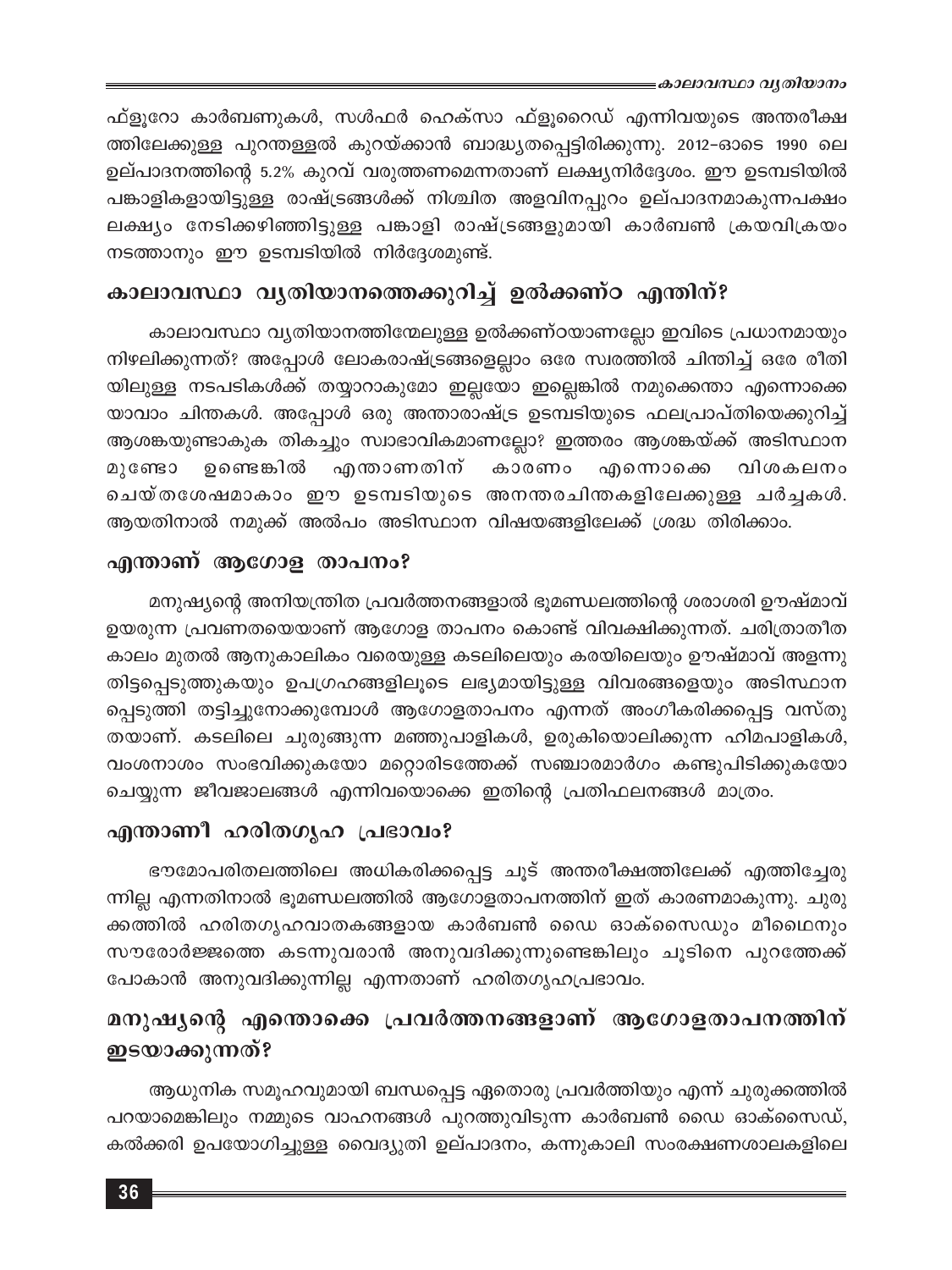അതിഭീമമായ മീഥൈൻ പുറന്തള്ളൽ, വനനശീകരണം എന്നിവയൊക്കെ അവയിൽ ചിലതു മാത്രം. അന്തരീക്ഷത്തിൽ കാർബൺ ഡൈ ഓക്സൈഡ് വലിച്ചെടുക്കുകയും ഓക്സിജൻ പുറത്തുവിടുകയും പകൽസമയങ്ങളിൽ ചെയ്യാറുണ്ടല്ലോ. അതുകൊണ്ട് വനനശീകരണം ആഗോളതാപനത്തിന് ഒരു പ്രധാനഘടകം തന്നെയാണ്.

#### കാലാവസ്ഥാ വൃതിയാനം കൊണ്ട് എന്തൊക്കെ സംഭവിക്കാം?

- മഞ്ഞുപാളികൾ വളരെ പെട്ടെന്ന് ഉരുകി ഒഴുകാം എന്നതുകൊണ്ട് മനുഷ്യനും സസ്യങ്ങൾക്കും ജന്തുക്കൾക്കും എന്നുവേണ്ട തുടർച്ചയായി ജലം ലഭ്യമാകേണ്ടവ യ്ക്കൊക്കെ വേണ്ടിയുള്ള ശുദ്ധജലം നഷ്ടമാവുന്നു.
- താപനില വ്യതിയാനങ്ങൾക്ക് വളരെപ്പെട്ടെന്ന് പ്രതികരിക്കുന്ന സസ്യങ്ങളുടെയും ജന്തുക്കളുടെയും വംശനാശവും സഞ്ചാരമാർഗം കണ്ടെത്താനുള്ള കഴിവ് നശിക്ക ലും.
- ഉഷ്ണമേഖലകളിലെ കീടങ്ങളുടെ തെക്കോട്ടുള്ള സഞ്ചാരവും അതുവഴി മലേറിയ തുടങ്ങിയ രോഗങ്ങളുടെ വ്യാപനവും.
- താഴ്ന്ന പ്രദേശങ്ങളും രാഷ്ട്രങ്ങളും കടലിനടിയിൽ പെട്ടുപോകുക.
- ചിലയിടങ്ങളിൽ വർദ്ധിച്ച തോതിലുള്ള പേമാരിയും കൊടുങ്കാറ്റും മറ്റു ചിലയിട ങ്ങളിൽ അത്യുഷ്ണവും കൊടും വരൾച്ചയും.
- ധ്രുവ കരടികൾ പോലുള്ളവയ്ക്ക് ആവാസവ്യവസ്ഥ നഷ്ടമാകൽ.
- വിഭവസമാഹരണത്തിന്മേലുള്ള മാത്സര്യം നിമിത്തം മനുഷ്യർക്കിടയിൽ വർദ്ധിച്ചു വരാവുന്ന തർക്കങ്ങൾ.

#### കാലാവസ്ഥാ വൃതിയാനം തടയാൻ നമുക്കാകുമോ?

ഇല്ല, നാം മനസ്സിലാക്കിയിരിക്കുന്ന ആഗോളതാപനില വർദ്ധന നൂറ്റാണ്ടുകളോളം തുടർന്നുകൊണ്ടേയിരിക്കും. എന്നാൽ ഇപ്പോൾ വേണ്ട സമയത്ത് നാം വേണ്ട രീതിയിൽ ശ്രമിച്ചാൽ ആഗോളതാപന വർദ്ധനവിന്റെ നിരക്കിൽ കുറവ് വരുത്താനും അതിലൂടെ വന്നു സംഭവിക്കാനിടയുള്ള ആപത്തുകളുടെ തീവ്രത കുറയ്ക്കാനും കഴിഞ്ഞേക്കും.

ഇത്രയും അടിസ്ഥാനപരമായി ചർച്ച ചെയ്തു കഴിഞ്ഞ സ്ഥിതിക്ക് ഇനി നമുക്ക് വീണ്ടും ക്യോട്ടോ പ്രോട്ടോകോളിലേക്ക് തന്നെ വരാം. ക്യോട്ടോ പ്രോട്ടോകോളിനെ ഏതൊരാൾക്കും രണ്ടു കോണിൽ നിന്ന് വീക്ഷിക്കാവുന്നതാണ്. അതായത് നിലനി ല്ക്കാത്തു ഒരു പ്രശ്നത്തിന്മേലുള്ള അത്യധികം ചിലവേറിയ പരിഹാരനിർദ്ദേശം എന്നോ അതുമല്ല ആഗോളതാപനം എന്ന ടൈം ബോംബിൽ നിന്ന് ഭൂമണ്ഡലത്തെ രക്ഷിക്കാനുള്ള ഏറ്റവും നല്ല ഉപാധി എന്നോ ഒക്കെ അതിനെക്കുറിച്ച് പറയാം. ഏതായാലും ക്യോട്ടോ പ്രോട്ടോകോൾ കാലാവസ്ഥാ വൃതിയാനത്തെ സംബന്ധിക്കുന്നതാണെന്ന വസ്തുത അതുമല്ലെങ്കിൽ ഭൂമണ്ഡലത്തിലെ ആഗോള താപനില വർദ്ധനവിനെ അത് അഭിമുഖീക രിക്കുന്നു എന്നും പറയാം. ക്യോട്ടോ പ്രോട്ടോകോളിന് ഇതിനെ ഫലപ്രദമായി നേരിടാ നാകുമോ എന്നത് ഇന്നും തർക്കവിഷയം തന്നെയാണെന്നതും മറ്റൊരു വസ്തുതയാണ്.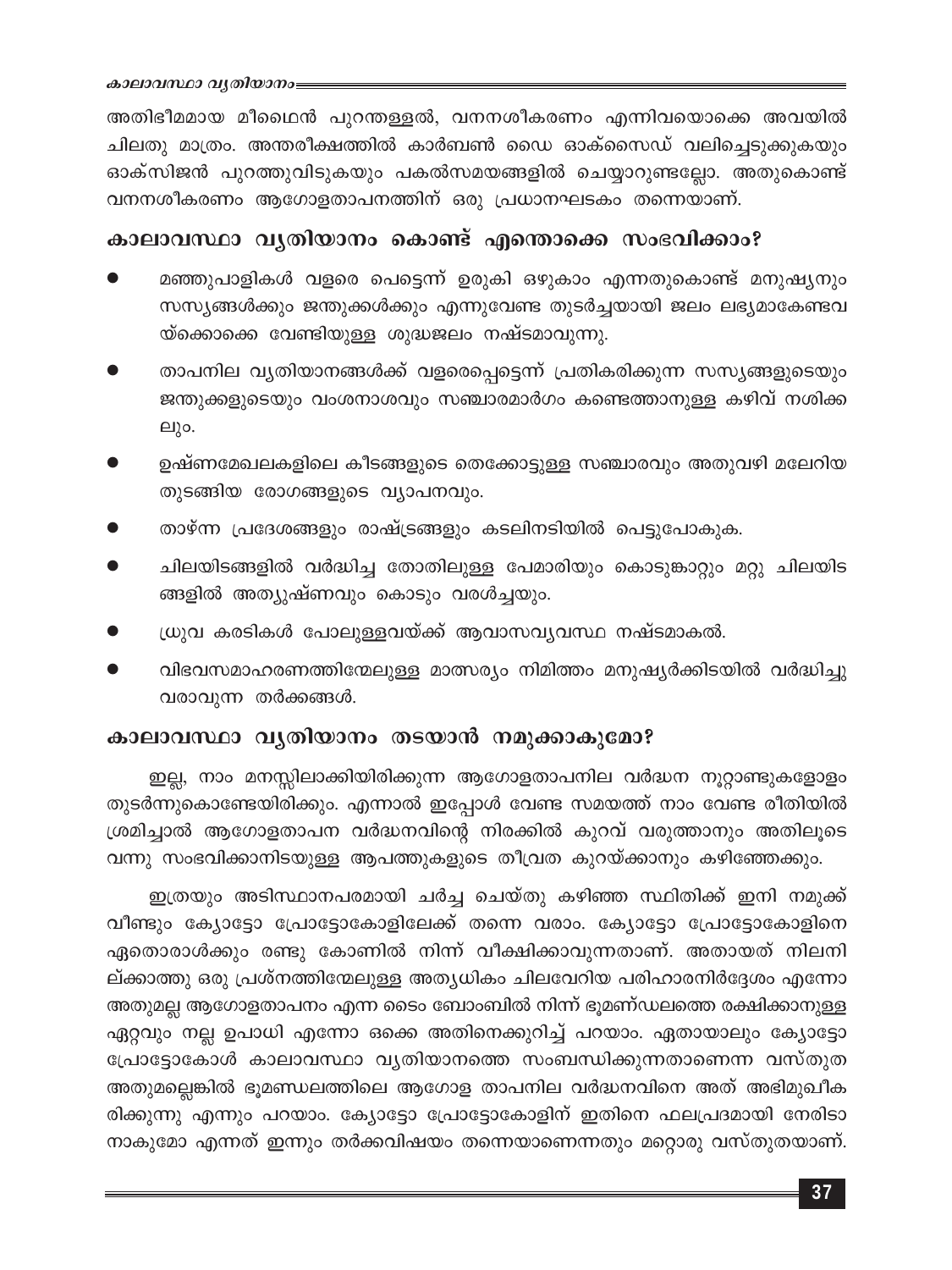#### അപ്പോൾ കാലാവസ്ഥ മാറുകയാണോ?

ഏതായാലും ഐക്യരാഷ്ട്ര സഭയും കാലാവസ്ഥാ നിരീക്ഷണ ശാസ്ത്രജ്ഞരും അങ്ങിനെ തന്നെ വിശ്വസിക്കുന്നു. 2007 ഫെബ്രുവരിയിൽ IPCC പുറത്തിറക്കിയ റിപ്പോർട്ടിൽ മനുഷ്യപ്രവർത്തികൾ ആഗോളതാപനത്തിന് ഇടയാകുന്നതായി ചൂണ്ടിക്കാ ട്ടുന്നു. ഇത് കൂടാതെ ഈ റിപ്പോർട്ടിൽ ചില പ്രവചനങ്ങളുമുണ്ട്. 2100–ാമാണ്ടോടുകൂടി ഭൂമിയിലെ ശരാശരി താപനില 1.8° മുതൽ 4° സെന്റിഗ്രേഡ് വരെ ഉയരുമെന്നും നൂറ്റാണ്ടിന്റെ അവസാനത്തോടെ സമുദ്ര ജലനിരപ്പ് 17.8 മുതൽ 58.4 സെ:മീറ്റർ വരെ ഉയരുമെന്നും ഇതിൽ പറഞ്ഞിരുന്നു. ധ്രുവങ്ങളിലെ മഞ്ഞുപാളികൾ ഉരുകുന്നത് തുടർന്നാൽ 9.9 മുതൽ 19.8 സെ:മീറ്റർ വരെ ജലനിരപ്പിൽ ഉയർച്ചയുണ്ടാകാമെന്നും കണ്ടിരുന്നു. 2001 ലെ റിപ്പോർട്ടിൽ ശരാശരി ഊഷ്മാവ് 1900 നു ശേഷം 0.6° വർദ്ധിച്ചിട്ടുള്ളതായും 1990 ൽ ഈ സംവത്സരത്തിലെ ഏറ്റവും ഉയർന്ന താപനില ഉണ്ടാകുമെന്നും പറഞ്ഞിരുന്നു. 1960 കളുടെ അവസാനത്തേക്കാൾ 10% മഞ്ഞുപാളികൾ കുറഞ്ഞിട്ടുണ്ടെന്നും ഉത്തരധ്രുവത്തിലെ നദികളും തടാകങ്ങളും രണ്ടാഴ്ചയിൽ കൂടുതലുള്ള കാലയളവിൽ ഉറഞ്ഞ മഞ്ഞുപാളികളുടെ സാന്നിദ്ധൃക്കുറവ് 1960നെക്കാൾ അധികമാണെന്ന ഇതിൽ ചൂണ്ടിക്കാട്ടുന്നു. 20-ാം നൂറ്റാണ്ടിൽ ധ്രുവപ്രദേശങ്ങൾ അല്ലാതെയുള്ള ഭാഗങ്ങളിലെ പർവ്വതനിരകളിലെ മഞ്ഞുപാളികളുടെ അളവിൽ ശ്രദ്ധേയമായ കുറവുണ്ടായെന്നും സമുദ്രജല നിരപ്പ് 0.1 മുതൽ 0.2 മീറ്റർ വരെ 1900 നേക്കാൾ ഉയർന്നെന്നും IPCC റിപ്പോർട്ടിൽ പറയുന്നു.

#### ദീർഘകാല കാലാവസ്ഥാ പ്രവചനങ്ങൾ എന്തൊക്കെ?

വളരെയധികം വെള്ളപ്പൊക്കങ്ങൾ, കൊടുങ്കാറ്റുകൾ, ഉഷ്ണക്കാറ്റുകൾ, വരൾച്ച എന്നിങ്ങനെ പലതും IPCC പ്രവചിക്കുന്നു. വികസ്വര രാഷ്ട്രങ്ങളുടെ സ്ഥിതി വളരെ ദയനീയമാക്കിക്കൊണ്ടെന്നവണ്ണം ഭൗമഊഷ്മ വർദ്ധന പ്രവചനത്തിലുൾപ്പെടുന്നു.

## ആഗോള താപനത്തിന് നിദാനമെന്താണ്?

അന്തരീക്ഷത്തിലെ 99%വും രണ്ടുവാതകങ്ങൾ അതായത് 78% വരുന്ന നൈട്രജനും 21% വരുന്ന ഓക്സിജനുമാണ്. ഇവ യഥാർത്ഥത്തിൽ കാലാവസ്ഥയെ ബാധിക്കുന്നില്ല. എന്നാൽ ആഗോളതാപനത്തിന് കാരണമാകുന്നുവെന്ന് പറയപ്പെടുന്ന 6 വാതകങ്ങൾ കൂടിച്ചേർന്ന് 1% മാത്രമേ വായുവിലെ സാന്നിദ്ധ്യമുള്ളൂ. ഇത്തരത്തിൽ പെടുന്ന വാതക ങ്ങളാണല്ലോ കാർബൺ ഡൈ ഓക്സൈഡിനെ കൂടാതെ മീഥൈൻ, നൈട്രസ് ഓക്സൈഡ്, ഹൈഡ്രോ ഫ്ളൂറോ കാർബണുകൾ, പെർഫ്ളൂറോ കാർബണുകൾ, സൾഫർ ഹെക്സാ ഫ്ളൂറൈഡ് എന്നിവ. ഹരിതഗൃഹവാതകങ്ങൾ സൂര്യകിരണങ്ങളെ ഭൂമിയുടെ അന്തരീക്ഷത്തിൽ നിന്ന് താഴേക്ക് വരുവാൻ അനുവദിക്കുന്നു. ഇതിൽ ഒരു ഭാഗം ഭൂമി ആഗിരണം ചെയ്തശേഷം മറ്റുള്ളവയെ തിരികെ പ്രതിഫലിപ്പിക്കുന്നു. ഇവിടെയാണ് പ്രശ്നത്തിന്റെ തുടക്കം. ഹരിതഗൃഹവാതകങ്ങളുടെ കണങ്ങൾ ഈ റേഡിയേഷനുകളെ ആഗിരണം ചെയ്ത് ഊർജ്ജം നേടി അന്തരീക്ഷ ഊഷ്മാവ് ഉയർത്തു ന്നു. ഹരിതഗൃഹ വാതകങ്ങളുടെ അധികരിക്കപ്പെട്ട സാന്നിദ്ധ്യം വർദ്ധിച്ച അളവിലുള്ള ഊർജ്ജ ആഗിരണത്തിനും അതിലൂടെ ഉയർന്ന താപനിലയ്ക്കും കാരണമാകുന്നു.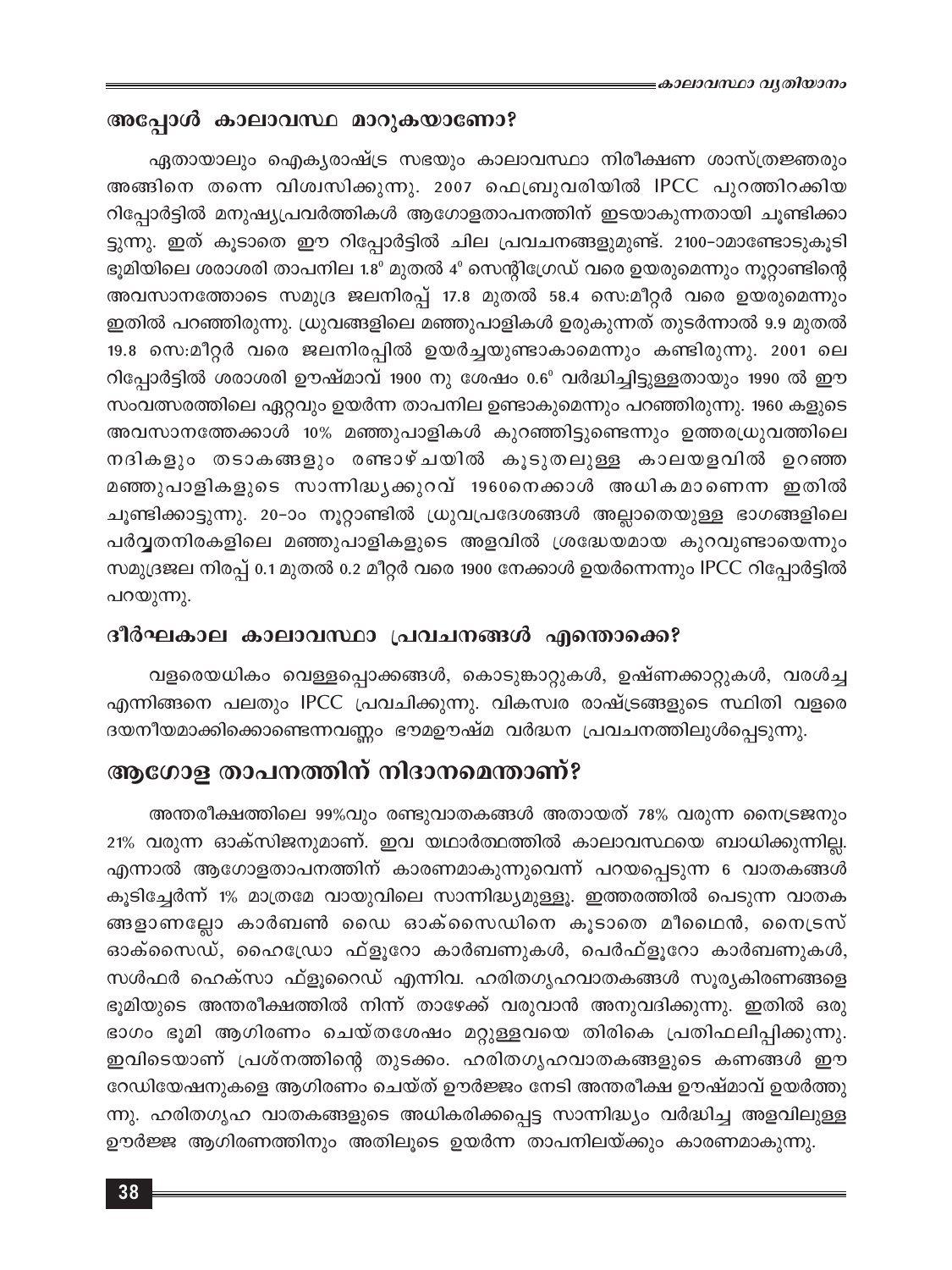#### ക്യോട്ടോ ഉടമ്പടി ആവശ്യപ്പെടുന്നതെന്ത്?

1997ൽ നിർദ്ദേശിക്കപ്പെട്ട ക്യോട്ടോ ഉടമ്പടിയുടെ പ്രധാന ആവശ്യം ഹരിതഗൃഹ വാതകങ്ങളുടെ ഉല്പാദനത്തിലും അന്തരീക്ഷത്തിലേക്കുള്ള പുറന്തള്ളലിലും കുറവു വരുത്തുകയും ആയതിലൂടെ ആഗോളതാപനത്തെ നേരിടുക എന്നതുമാണ്. ഇതിന്റെ ലക്ഷ്യ കാലാവധിയായ 2012-ാം മാണ്ടോടെ കാലാവസ്ഥാ വ്യതിയാന പ്രശ്നങ്ങൾ പരി ഹരിക്കാമെന്നല്ല നേരെ മറിച്ച് ഒരു പ്രഥമ കാൽവെയ്പ് നടത്താനാണ് ഇത് ഉദ്ദേശിച്ചിട്ടുള്ളത്. 1990 ലെ നിലവിലുള്ളതിനേക്കാൾ 5.2% ഹരിതഗൃഹ വാതകങ്ങളുടെ അന്തരീക്ഷത്തിലേക്കുള്ള പുറന്തള്ളലിൽ കുറവു വരുത്താൻ ഒരു നിശ്ചിത പദ്ധതി ഇതിലുണ്ട്. 2010 ഓടെ ഇതിലും കുറഞ്ഞ ലക്ഷ്യത്തിലെത്താമെന്ന് ചില റിപ്പോർട്ടുകൾ പറയുന്നുമുണ്ട്.

ക്യോട്ടോ പ്രോട്ടോകോൾ എല്ലാ രാജ്യങ്ങളെയും ഒരു പോലെ കാണുന്നില്ല. ഉദാഹ രണത്തിന് കാനഡ 6% കുറവ് വരുത്താൻ തീരുമാനിച്ചിരിക്കുന്നു. അമേരിക്കൻ ഐകൃനാ ടുകളിലും 7% കുറവായിരുന്നു. പക്ഷെ 2001 ൽ അമേരിക്കൻ പ്രസിഡന്റ് ജോർജ് ഡബ്ള്യു ബുഷ് അമേരിക്കൻ ഐക്യനാടുകളെ ക്യോട്ടോയിൽ നിന്ന് പിൻവലിക്കാൻ ആലോചി ച്ചു. ക്യോട്ടോ പ്രോട്ടോകോൾ അമേരിക്കൻ ഐക്യനാടുകൾ അംഗീകരിക്കാത്തതിന് കാരണം അത് അമേരിക്കൻ സമ്പദ് വ്യവസ്ഥയെ ദോഷകരമായി ബാധിക്കുമെന്നതി നാലും ഇന്ത്യയും ചൈനയും പോലുള്ള വൻകിട വികസ്വര രാജ്യങ്ങൾ ക്യോട്ടോ പ്രോട്ടോകോളിന്റെ പരിധിയിൽ വരുന്നില്ല എന്നതിനാലുമാണെന്ന് അദ്ദേഹം അഭിപ്രാ യപ്പെട്ടിട്ടുമുണ്ട്. ചില വ്യാവസായിക രാഷ്ട്രങ്ങളെ ഹരിതഗൃഹ വാതകങ്ങളുടെ പുറന്ത ള്ളിൽ യാതൊരു കുറവും വരുത്താതിരിക്കാനും ക്യോട്ടോ അനുവദിക്കുന്നുണ്ട് എന്നു മാത്രമല്ല 1990 ലേതിനേക്കാൾ കൂടുതൽ പുറന്തള്ളൽ അനുവദിക്കുന്നവയും ഉൾപ്പെട്ടിട്ടുണ്ട്. റഷ്യയുടെയും ന്യൂസിലാണ്ടിന്റെയും ഹരിതഗൃഹവാതക പുറന്തള്ളൽ ലക്ഷ്യം 1990 ലേതിനോടൊപ്പം നിലനിറുത്തുന്നു. ഐസ്ലാന്റിന് 1990 ലേതിനേക്കാൾ 10% കൂടുതൽ പുറന്തള്ളൽ അനുവദിക്കുന്നു. വികസ്വര രാഷ്ട്രങ്ങൾക്ക് ഇത്തരത്തിൽ യാതൊരു കുറവും നിർദ്ദേശിക്കുന്നില്ല. ക്യോട്ടോ നിർദ്ദേശങ്ങൾ നടപ്പാക്കാൻ വേണ്ടുന്ന പണം ഭൂവിനിയോഗം മെച്ചപ്പെടുത്തുന്നതിനും ദരിദ്ര രാഷ്ട്രങ്ങളുടെ വികസന താല്പര്യങ്ങൾക്കും പ്രയോജ നപ്പെടുത്തുന്നതാണ് ഏറെ ഉത്തമമെന്നും ചിലർ അഭിപ്രായപ്പെടുന്നതു കൂടി ഇത്തരുണ ത്തിൽ ഓർക്കേണ്ടതുണ്ട്.

#### ഹരിതഗൃഹവാതകങ്ങളുടെ പുറന്തള്ളൽ ലക്ഷ്യമെങ്ങനെസാദ്ധ്യമാക്കാം?

ഇത് പലവിധത്തിൽ സാദ്ധ്യമാണ്. ഏറ്റവും സുവ്യക്തമായ മാർഗം ഹരിത ഗൃഹവാ തകങ്ങളുടെ ഉല്പാദനവും അതിലൂടെ പുറന്തള്ളലും കുറയ്ക്കുക എന്നതു തന്നെയാണ്. കൂടുതൽ ഇന്ധനക്ഷമതയുള്ള വാഹനങ്ങൾ, കൽക്കരിയിലൂടെയുള്ള വൈദ്യുതി ഉല്പാദനം കുറവുചെയ്യൽ തുടങ്ങിയവ കൂടാതെ മറ്റു മൂന്നു മാർഗങ്ങൾ കൂടി ക്യോട്ടോ നിർദ്ദേശിക്കുന്നു.

രാഷ്ട്രങ്ങൾക്ക് പുറന്തള്ളൽ ക്രെഡിറ്റുകൾ വാങ്ങാവുന്നതാണ്. സ്വന്തം ഹരിതഗൃ ഹവാതക പുറന്തള്ളൽ ക്വാട്ടാ ആവശ്യമില്ലാത്ത രാഷ്ട്രങ്ങളിൽ നിന്ന് മറ്റുള്ളവർക്ക് ഇത് വാങ്ങാവുന്നതാണ്. സാമ്പത്തിക സഞ്ചലനത്തിലൂടെ ഒരു രാഷ്ട്രത്തിന് മറ്റേതൊരു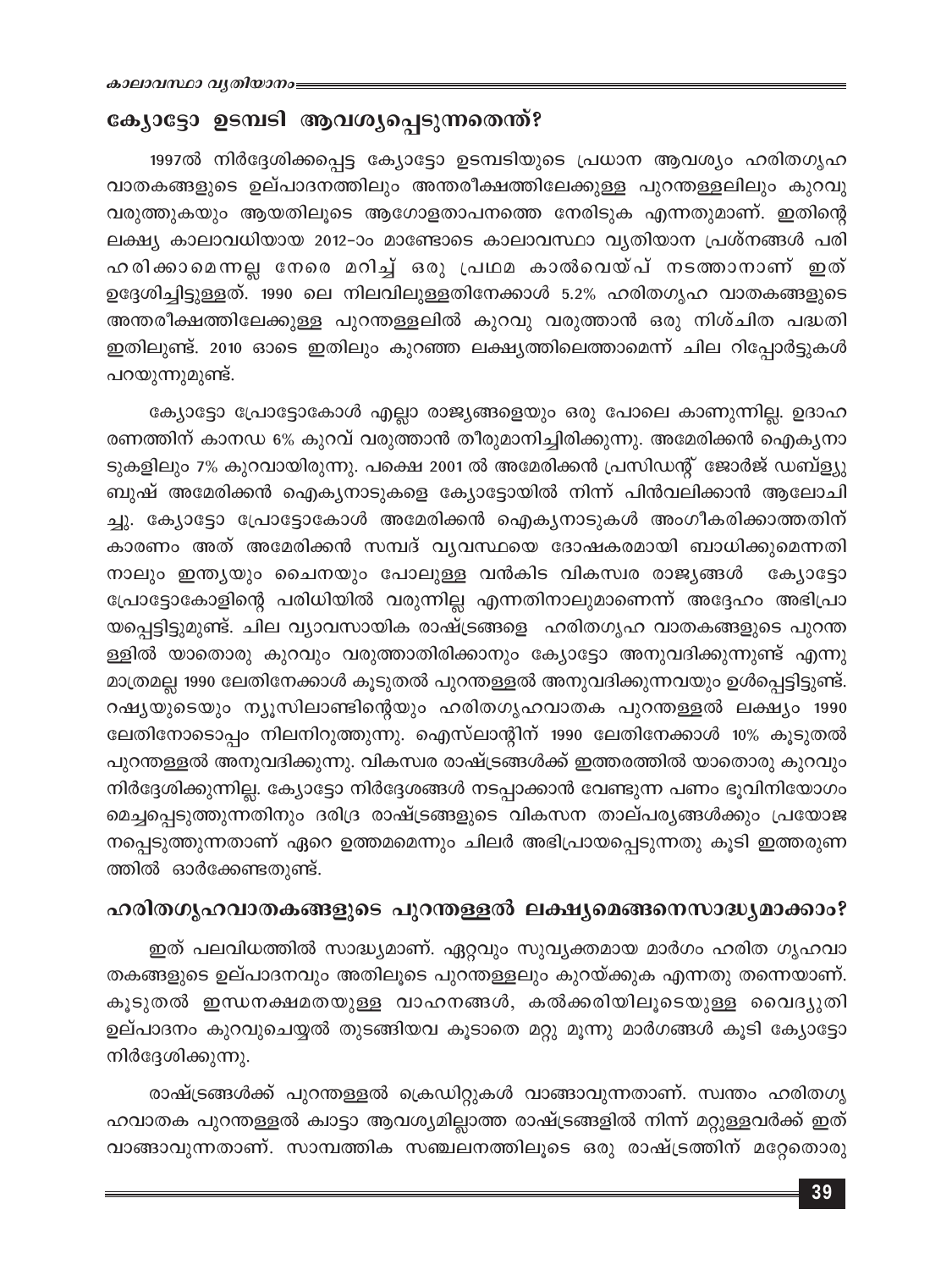പങ്കാളി രാഷ്ട്രത്തിലും വനവൽക്കരണം പോലുള്ള പരിപാടികൾ നടപ്പിലാക്കി ഇത്തരം ക്രെഡിറ്റുകൾ വിക്രയം നടത്താവുന്നതാണ്. വികസ്വര രാഷ്ട്രങ്ങളിലേക്ക് പരിസ്ഥിതി സൗഹൃദ സാങ്കേതികവിദ്യ പകർന്ന് നൽകുന്ന ശുദ്ധ വികസന സമ്പ്രദായവും (Clean Development Mechanism) ആകാവുന്നതാണ്. ക്യോട്ടോ പ്രോട്ടോകോൾ അംഗരാഷ്ട്രങ്ങൾ ക്യോട്ടോ ഉടമ്പടി ലക്ഷ്യങ്ങൾ കൈവരിക്കാൻ സ്വയമേവയുള്ള മാർഗങ്ങൾ കണ്ടെത്താൻ ബാദ്ധ്യതപ്പെട്ടിരിക്കുന്നു. അത്തരം അംഗരാജ്യങ്ങളുടെ പുറന്തള്ളൽ അളവ് 200/2012 ലക്ഷ്യങ്ങൾക്ക് വിധേയമായിരിക്കും.

# ക്യോട്ടോ ലക്ഷ്യം നേടിയില്ലെങ്കിൽ ഒരു രാഷ്ട്രത്തിനെന്ത് സംഭവിക്കും?

ക്യോട്ടോ ഉടമ്പടിയിൽ ഓരോ രാഷ്ട്രത്തിന്റെയും പുരോഗതിയും പ്രവർത്തനവും വിലയിരുത്താനുളള മാർഗ്ഗങ്ങളുമുണ്ട്. അതിൽ പിഴയ്ക്കുളള നിർദ്ദേശങ്ങളുമുണ്ട്. ആദ്യത്തെ ലക്ഷ്യ കാലയളവായ 2012-ൽ കൈവരിക്കേണ്ട ഹരിതഗൃഹവാതക പുറന്തളളൽ ലക്ഷ്യം നേടാൻ കഴിയാത്ത രാഷ്ട്രങ്ങൾ അടുത്ത ലക്ഷ്യ കാലയളവിൽ, മുൻപ് നേടാൻ കഴിയാത്ത അളവിനോടൊപ്പം 30% അധികരിച്ച പിഴ എന്ന കണക്കിനുളള ലക്ഷ്യവും നേടാൻ ബാധ്യതപ്പെട്ടിരിക്കുന്നു. കാർബൺ ക്രയവിക്രയങ്ങൾക്കുളള ആ രാഷ്ട്രത്തിന്റെ അവകാശവും നിറുത്തലാക്കപ്പെടുന്നതാണ്.

## ആഗോള ചിന്തയും പ്രാദേശിക പ്രവർത്തനവും

ഹരിതഗൃഹ വാതകങ്ങളുടെ പുറന്തളളലിൽ നിശ്ചയദാർഢ്യത്തോടെയുളള ചുവടു വയ്പുകൾക്കും അതിലൂടെ മാനവ രാശിയുടെ നന്മയ്ക്കും വേണ്ടിയുളള ഭാരത സർക്കാ രിന്റെ നടപടിയാണല്ലോ ക്യോട്ടോ ഉടമ്പടി അംഗീകരിക്കൽ. ആയതിനാൽ തന്നെ നാം ഓരോ ഭാരത പൗരനും നമുക്ക് ആകാവുന്ന വിധത്തിൽ ഹരിതഗൃഹ വാതകങ്ങളുടെ പുറന്തള്ളലിൽ കുറവു വരുത്താനായി ശ്രമിക്കേണ്ടത് ആർഷ ഭാരത സംസ്ക്കാരത്തിന്റെ അന്തസ്സത്തയ്ക്ക് ചേർന്നതാണ്. എങ്കിൽ ഒരു പൗരനെന്ന നിലയിൽ നമുക്ക് എന്ത് ചെയ്യുവാനാകുമെന്ന് നോക്കാം.

- യാത്ര ചെയ്യുമ്പോൾ  $\mathbf{1}$ 
	- സ്വകാര്യ വാഹനങ്ങളുടെ ഉപയോഗം പരമാവധി കുറയ്ക്കുക. തണുത്തിരിക്കു മ്പോഴാണ് കാറുകൾ അധിക വാതകങ്ങൾ പുറന്തളളുന്നത്. ഒരു ആഴ്ചയിലെ സ്വകാര്യ യാത്രകൾ പരമാവധി കുറയ്ക്കാനായി ഓരോ ആഴ്ചയിലേയ്ക്കും വേണ്ട കാര്യങ്ങൾ മുൻകൂട്ടി തയ്യാറാക്കുക.
	- നിങ്ങളുടെ വാഹനങ്ങളിൽ നിന്നുളള അത്യാവശ്യ ഭാരം ഒഴിവാക്കുക. ഇതിലൂടെ ഇന്ധനക്ഷമത കൂടുന്നതോടൊപ്പം വാതകങ്ങളുടെ പുറന്തളളൽ കുറയ്ക്കുകയും ചെയ്യാം.
	- ടയറുകളിലെ മർദ്ദം കൃത്യമായി നിലനിറുത്തുന്നതിലൂടെ ഇന്ധനക്ഷമത ഉറപ്പു വരുത്താം.
	- കഴിയുന്നിടത്തോളം പൊതു യാത്രാ സംവിധാനം (പബ്ലിക് ട്രാൻസ്പോർട്ട് സിസ്റ്റം) ഉപയോഗിക്കുക.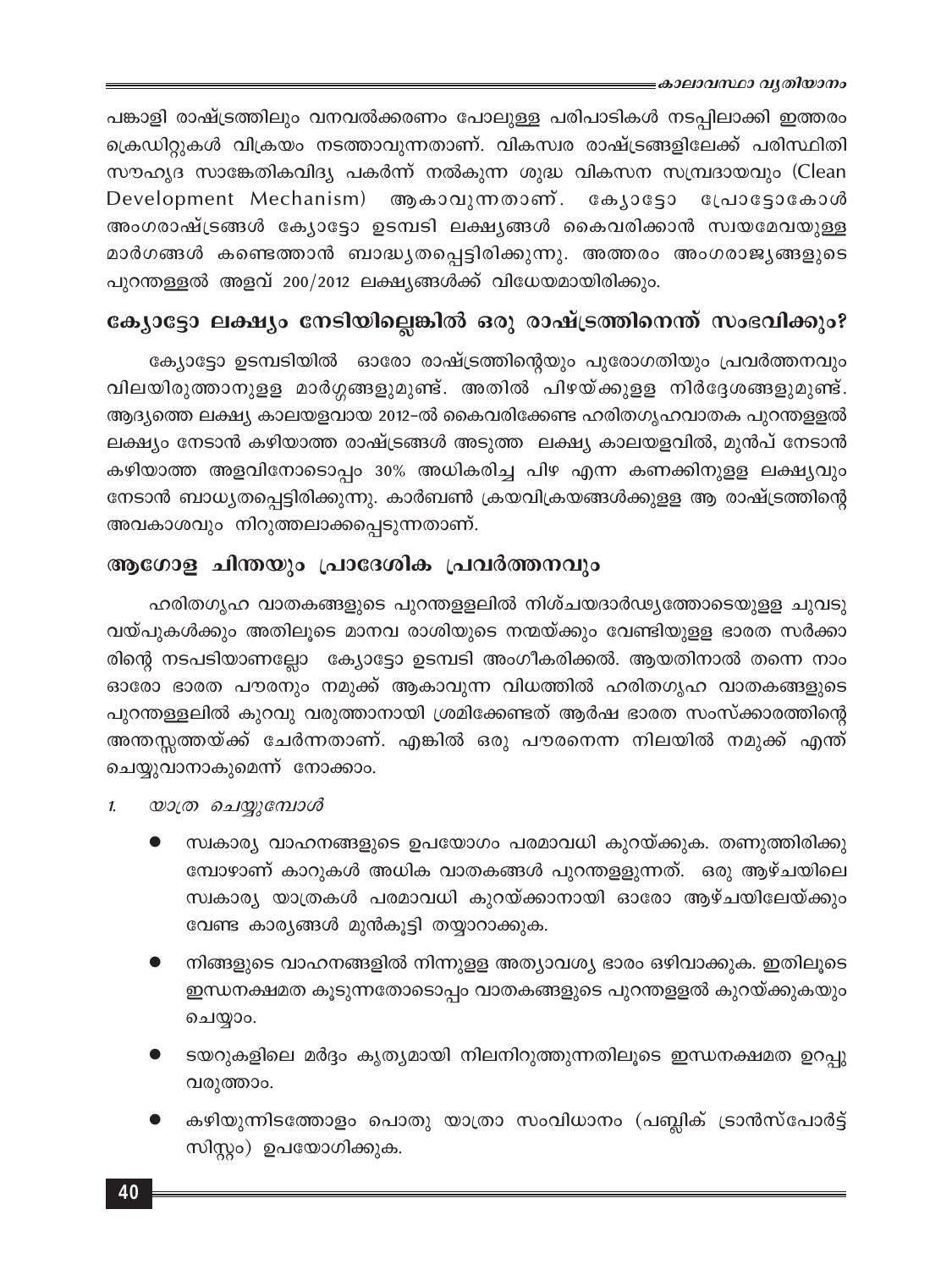- സ്വന്തം കാറിന് പകരം ഒരു വർഷം പൊതു യാത്രാ സംവിധാനം ഉപയോഗി ക്കുന്നതിലൂടെ അന്തരീക്ഷത്തിലെത്തുന്ന മാലിന്യങ്ങളിൽ ഒരു ടൺ വരെ കുറവു വരുത്താം.
- പൊതു യാത്രാ സംവിധാനത്തിലൂടെ ഒരു ബസ്സിന് 40 മറ്റ് വാഹനങ്ങളെ റോഡിൽ നിന്ന് മാറ്റി നിറുത്താൻ കഴിയും. അങ്ങനെ ഒരു വർഷം കൊണ്ട് ആ ഒരു ബസ്സിന് 9 ടൺ മാലിന്യങ്ങൾ അന്തരീക്ഷത്തിലെത്തുന്നത് തടയാനാകും.
- ഓടുന്ന ഒരു വാഹനത്തെ അപേക്ഷിച്ച് സ്റ്റാർട്ടാക്കി നിറുത്തിയിട്ടിരിക്കുന്ന എഞ്ചിൻ ഇരട്ടി മാലിനൃങ്ങൾ പുറത്തു വിടുന്നു. ഇത് ഒഴിവാക്കുക.
- വീടുകളിൽ  $\overline{2}$ 
	- ആവശ്യമില്ലാത്ത ഇലക്ട്രിക് ഉപകരണങ്ങൾ ഓഫാക്കുക. സ്റ്റാൻഡ് ബൈ ആയി നിറുത്തിയിടുന്ന ഉപകരണങ്ങൾ ആവശ്യമില്ലാതെ ഊർജ്ജം പാഴാക്കുന്നു.
	- എയർ കണ്ടീഷനറുകൾ ആവശ്യത്തിന് മാത്രം ഉപയോഗിക്കുക. നിങ്ങളുടെ തെർമോസ്റ്റാറ്റ് ഒന്നോ രണ്ടോ ഡിഗ്രി താഴ്ത്തി സെറ്റ് ചെയ്യുന്നതു തന്നെ ഊർജ്ജ ഉപഭോഗം വളരെയധികം കുറയ്ക്കും.
	- കഴിയുന്നിടത്തോളം എല്ലാം തന്നെ പുനരുപയോഗം നടത്തുക. പുതിയ അസം സ്കൃത വസ്തുക്കൾ തേടി ഉപയോഗയോഗ്യമായ പദാർത്ഥങ്ങൾ നിർമ്മിക്കു ന്നതിനു വേണ്ട ഊർജ്ജത്തെ അപേക്ഷിച്ച് പുനരുപയോഗം വളരെയേറെ പ്രയോ ജനം ചെയ്യും.
	- ഉപയോഗിക്കാത്തപ്പോൾ കമ്പ്യൂട്ടർ ഓഫാക്കുക.
	- CFL ന്റെ ഉപയോഗം ശീലമാക്കുക. സാധാരണ കിട്ടുന്ന പ്രകാശം കിട്ടാൻ വേണ്ടി CFL ഉപയോഗിക്കുമ്പോൾ 75% ഊർജ്ജം കുറച്ചു മതി എന്ന് മാത്രമല്ല ഇത് മറ്റുള്ളതിനേക്കാൾ പത്തിരട്ടി അധിക സമയം നൽകുന്നതുമാണ്.
	- ആഹാരം പാചകം ചെയ്യുമ്പോൾ മൂടി കൊണ്ട് അടയ്ക്കുന്നതു കൊണ്ട് 20% ഊർജ്ജം ലാഭിക്കാമെന്ന് മാത്രമല്ല പാചക സമയം കുറയ്ക്കാനും കഴിയും.
- ഓഫീസ്/ തൊഴിൽ സ്ഥലം  $\overline{3}$ .
	- ആവശ്യമില്ലാത്ത സമയങ്ങളിൽ ലൈറ്റും ഫാനും ഓഫാക്കുക.
	- കാർബൺ ഉല്പാദനം കുറയ്ക്കാനുള്ള സംവിധാനങ്ങൾ ഏർപ്പെടുത്താൻ മേലധികാരികളെ പ്രേരിപ്പിക്കുക.
- പൂന്തോട്ടത്തിൽ  $\boldsymbol{4}$ .
	- ചവറുകൾ കത്തിക്കുന്നതിന് പകരം കമ്പോസ്റ്റ് വളം നിർമ്മിക്കുക.
	- മണ്ണിര കമ്പോസ്റ്റും പരീക്ഷിക്കാവുന്നതാണ്.
- ആഹാര പദാർത്ഥങ്ങൾ 5.
	- പ്രാദേശികമായി ലഭ്യമായിട്ടുള്ള പച്ചക്കറികൾ ഉപയോഗിച്ച് ശീലിക്കുക. വിദൂര